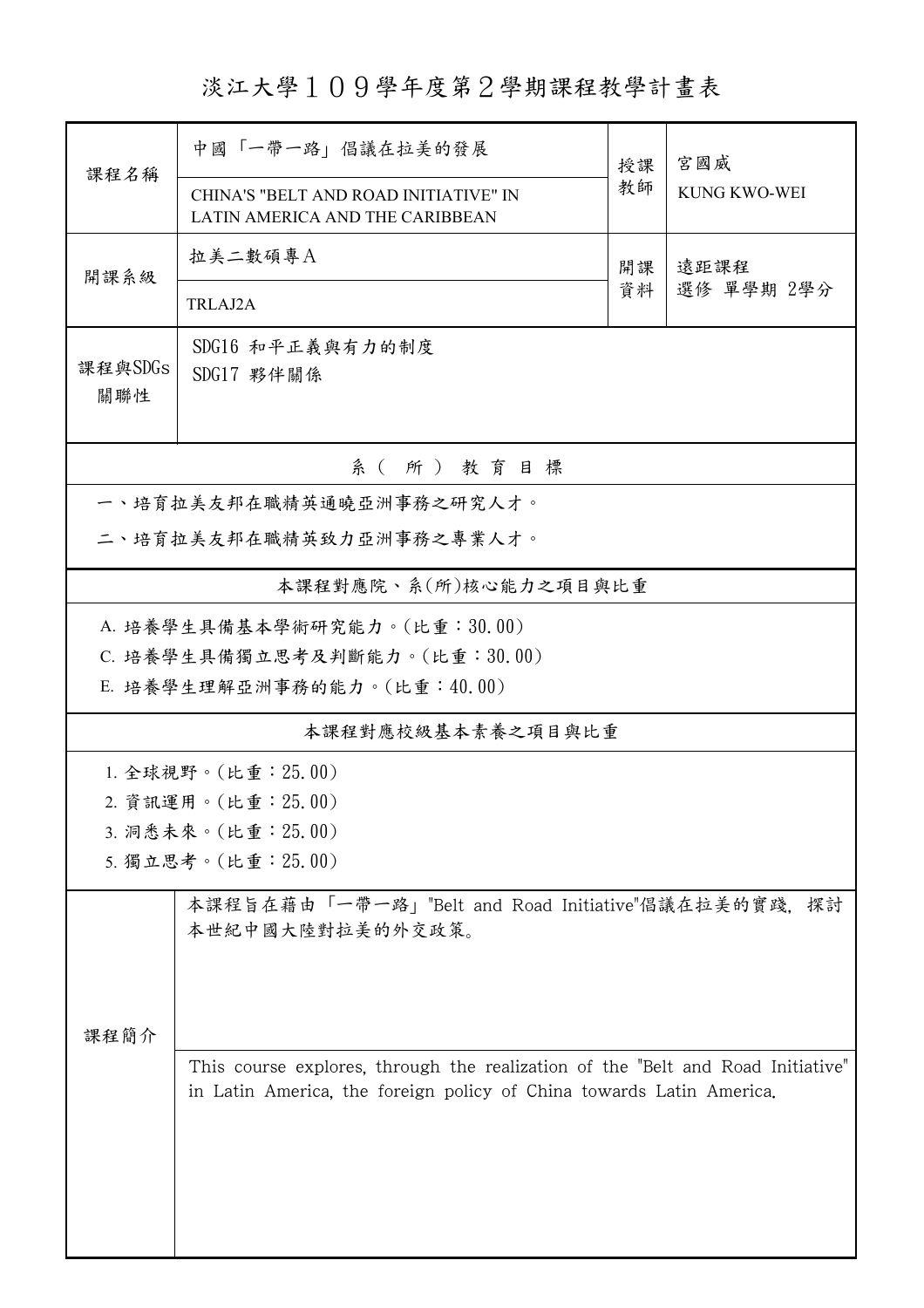## 本課程教學目標與認知、情意、技能目標之對應

將課程教學目標分別對應「認知(Cognitive)」、「情意(Affective)」與「技能(Psychomotor)」 的各目標類型。

一、認知(Cognitive):著重在該科目的事實、概念、程序、後設認知等各類知識之學習。

二、情意(Affective):著重在該科目的興趣、倫理、態度、信念、價值觀等之學習。

三、技能(Psychomotor):著重在該科目的肢體動作或技術操作之學習。

| 序<br>號         | 教學目標(中文)                     |                                                                                                                                   |                  | 教學目標(英文)                                                                                                                                                                                                                                                                                                                                                                                                                                    |                          |  |  |  |  |  |
|----------------|------------------------------|-----------------------------------------------------------------------------------------------------------------------------------|------------------|---------------------------------------------------------------------------------------------------------------------------------------------------------------------------------------------------------------------------------------------------------------------------------------------------------------------------------------------------------------------------------------------------------------------------------------------|--------------------------|--|--|--|--|--|
|                | 應。                           | 本課程首先闡述中國大陸提出「一<br>帶一路」倡議的背景及其內涵, 其<br>次分析該倡議在亞洲及非洲的實施<br>成果。繼之,本課程將探討中國大<br>陸在拉美推動「一帶一路」的地緣<br>政治意涵及發展現況。最後將討論<br>美國對於「一帶一路」倡議的反 |                  | Firstly, we elaborate the background and political<br>and ecnomic purposes of China's "Belt and Road<br>Initiative". Also, we analyze the results of this<br>initiative in Asia and Africa. Secondly, this course<br>studies the geopolitical meaning of China's promotion<br>of this initiative in Latin America, and the process<br>and current situation of its development. Lastly, we<br>discuss the containment of the United States. |                          |  |  |  |  |  |
|                | 教學目標之目標類型、核心能力、基本素養教學方法與評量方式 |                                                                                                                                   |                  |                                                                                                                                                                                                                                                                                                                                                                                                                                             |                          |  |  |  |  |  |
| 序號             | 目標類型                         | 院、系 $(\kappa)$  <br>核心能力   基本素養                                                                                                   | 校級               | 教學方法                                                                                                                                                                                                                                                                                                                                                                                                                                        | 評量方式                     |  |  |  |  |  |
| 1              | 認知                           | <b>ACE</b>                                                                                                                        | 1235             | 講述、討論                                                                                                                                                                                                                                                                                                                                                                                                                                       | 作業、報告(含口<br>頭、書面)        |  |  |  |  |  |
|                |                              |                                                                                                                                   |                  | 授課進度表                                                                                                                                                                                                                                                                                                                                                                                                                                       |                          |  |  |  |  |  |
| 週<br>次         | 日期起訖                         |                                                                                                                                   |                  | 內 容 (Subject/Topics)                                                                                                                                                                                                                                                                                                                                                                                                                        | 備<br>註<br>(請註明為同步、非同步課程) |  |  |  |  |  |
| 1              | $110/02/22$ ~<br>110/02/28   |                                                                                                                                   | 「一帶一路」倡議的緣起與內涵   |                                                                                                                                                                                                                                                                                                                                                                                                                                             |                          |  |  |  |  |  |
| $\overline{2}$ | $110/03/01$ ~<br>110/03/07   |                                                                                                                                   | 「一帶一路」倡議對中共的戰略意義 |                                                                                                                                                                                                                                                                                                                                                                                                                                             |                          |  |  |  |  |  |
| 3              | $110/03/08$ ~<br>110/03/14   | 「一帶一路」在亞洲的發展                                                                                                                      |                  |                                                                                                                                                                                                                                                                                                                                                                                                                                             |                          |  |  |  |  |  |
|                | $110/03/15$ ~<br>110/03/21   | 「一帶一路」在非洲的發展                                                                                                                      |                  |                                                                                                                                                                                                                                                                                                                                                                                                                                             |                          |  |  |  |  |  |
| 5              | $110/03/22$ ~<br>110/03/28   | 中共對拉美的外交政策沿革                                                                                                                      |                  |                                                                                                                                                                                                                                                                                                                                                                                                                                             |                          |  |  |  |  |  |
| 6              | $110/03/29$ ~<br>110/04/04   | 「一帶一路」在拉美的地緣政治意涵及其進展                                                                                                              |                  |                                                                                                                                                                                                                                                                                                                                                                                                                                             |                          |  |  |  |  |  |
| 7              | $110/04/05$ ~<br>110/04/11   | 1. 巴西                                                                                                                             |                  |                                                                                                                                                                                                                                                                                                                                                                                                                                             |                          |  |  |  |  |  |
| 8              | $110/04/12$ ~<br>110/04/18   | 2. 阿根廷                                                                                                                            |                  |                                                                                                                                                                                                                                                                                                                                                                                                                                             |                          |  |  |  |  |  |
| 9              | $110/04/19$ ~<br>110/04/25   | 期中考                                                                                                                               |                  |                                                                                                                                                                                                                                                                                                                                                                                                                                             |                          |  |  |  |  |  |
| 10             | $110/04/26$ ~<br>110/05/02   | 3. 委內瑞拉                                                                                                                           |                  |                                                                                                                                                                                                                                                                                                                                                                                                                                             |                          |  |  |  |  |  |
| 11             | $110/05/03$ ~<br>110/05/09   | 4. 厄瓜多                                                                                                                            |                  |                                                                                                                                                                                                                                                                                                                                                                                                                                             |                          |  |  |  |  |  |
|                |                              |                                                                                                                                   |                  |                                                                                                                                                                                                                                                                                                                                                                                                                                             |                          |  |  |  |  |  |